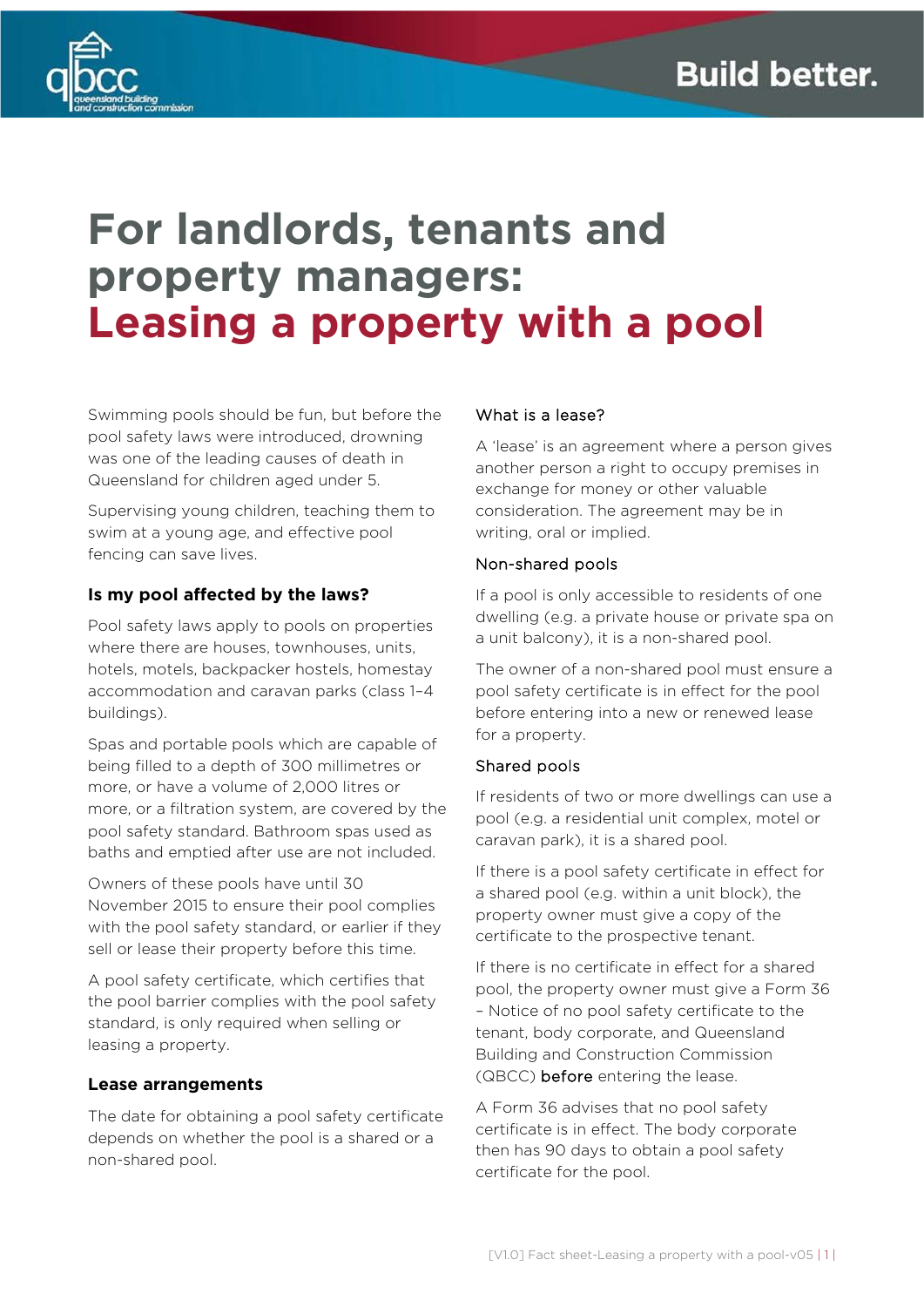

A phase-in period applies if the building is not used solely for short-term accommodation (e.g. holiday letting).

For leases entered into after 1 September 2012, the body corporate has 90 days to obtain a pool safety certificate.

## **Pool safety certificates**

## How do I get a pool safety certificate?

Only a pool safety inspector – licensed by QBCC – can issue a pool safety certificate. If you need to find a licensed pool safety inspector or check the inspector's licence, the pool safety register provides a list of all licensed pool safety inspectors and is available at [www.qbcc.qld.gov.au](http://www.qbcc.qld.gov.au/)

The register includes inspector contact details and the local government areas in which they work.

You can also use the pool safety register to check if a pool safety certificate is in effect for a pool. You can search the register by property address or lot/plan number.

For recently built pools, a Form 17 – Final inspection certificate or a Form 11 – Certificate of classification given by the building certifier, can be used as a pool safety certificate for 1 year from its date of issue for a shared pool, and 2 years for a non-shared pool. However, this only applies if the certificate was given against the current pool safety standard.

A Form 17 may also be given by a building certifier – and used instead of a pool safety certificate – where a barrier for an existing pool is replaced or sufficiently altered and inspected by a building certifier.

Either a pool safety inspector or a building certifier may inspect a pool barrier, but the building certifier is only required if a building development approval was mandatory for that particular structure.

For further information, refer to "Using [dividing fences as a pool barrier"](https://www.qbcc.qld.gov.au/sites/default/files/Pool_safety_dividing_fences.pdf) fact sheet.

## Does the pool safety certificate need to be displayed?

A pool safety certificate for a shared pool must be displayed at the main entrance to the premises, or at a gate or door accessing the pool.

The owner of a non-shared pool does not need to display their pool safety certificate.

## Where there is a shared pool, does every unit owner need to have the pool inspected separately?

No. The owner of a shared pool (usually the body corporate) needs to obtain the certificate and make it available to unit owners.

#### Does the tenant need to receive a copy of the pool safety certificate?

The owner of a non-shared pool does not need to give tenants a copy of the pool safety certificate.

For shared pools, a unit owner must provide either a copy of the certificate or a Form 36 – Notice of no pool safety certificate to the prospective tenant.

## Is a pool safety certificate required when a fixed-term lease becomes a periodic agreement?

Under Queensland's residential tenancy laws, if a new fixed-term lease agreement is not signed or extended, it automatically becomes a periodic agreement. In this case, the pool safety laws do not require a pool safety certificate to be obtained.

However, if the original terms and conditions of the agreement change at any point (e.g. a rent increase), a pool safety certificate needs to be obtained before entering into the new or renewed lease.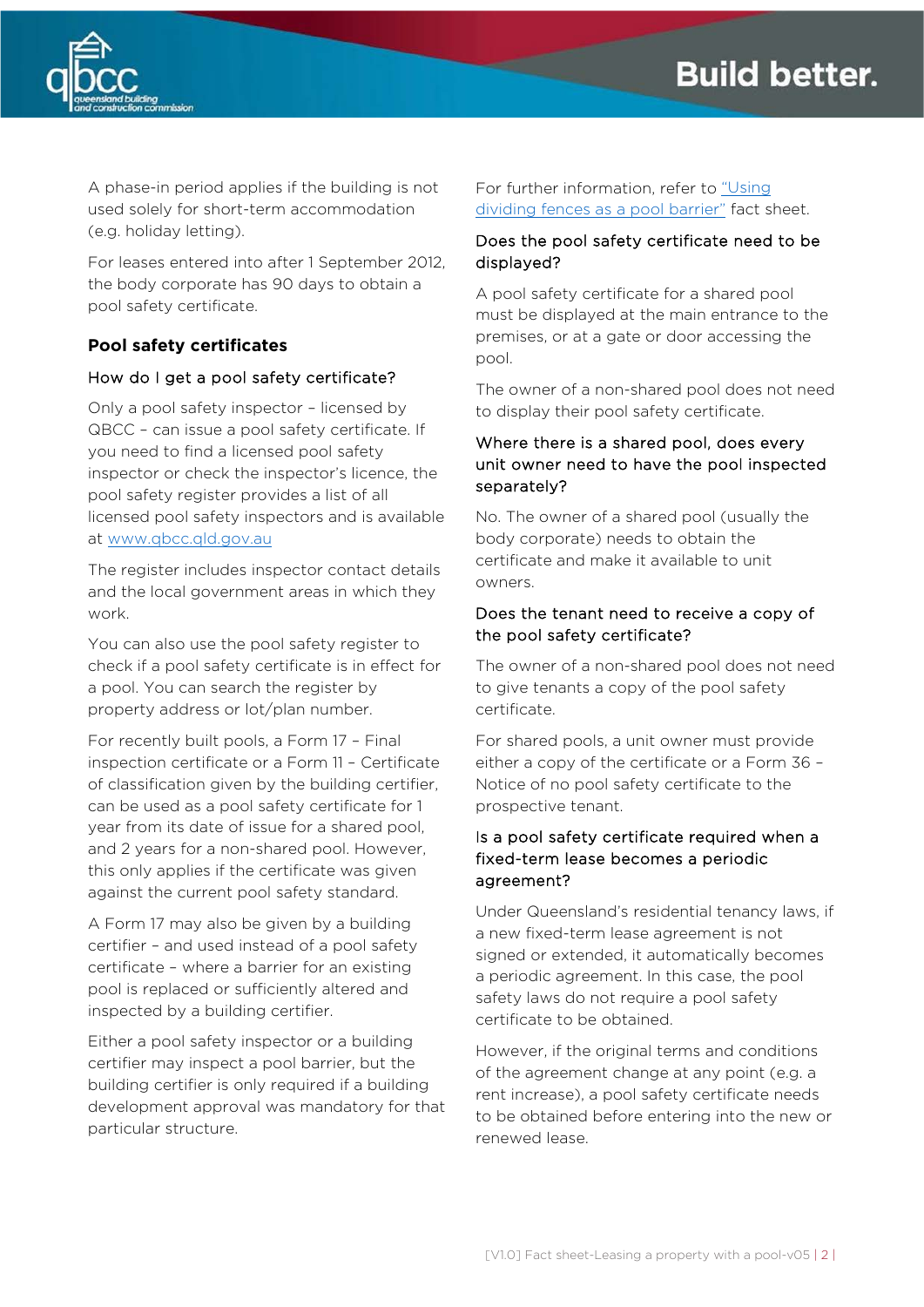

## Is a new pool safety certificate required before each new lease?

No. There is no limit to the number of times a property can be leased during the currency of the certificate.

#### **Non-compliance**

## What happens if the pool doesn't comply at inspection?

If a pool safety inspector inspects a pool and is not satisfied that it complies, they must issue a Form 26 – Pool safety non-conformity notice. Note that a Form 26 for a non-shared pool does not change the obligation to obtain a pool safety certificate before entering a lease for the property.

A Form 26 advises the pool owner how their pool does not comply and details the work needed to make it comply.

Some pool safety inspectors are licensed to carry out certain minor repairs. Pool owners can also carry out some repair and maintenance work.

The *Building Regulation 2006* sets out the repairs and maintenance work pool owners can carry out themselves, and minor repairs that appropriately licensed pool safety inspectors can carry out. Examples of repairs and maintenance work that pool owners can carry out can be found in the "Tips to make [your pool safer"](https://www.qbcc.qld.gov.au/sites/default/files/Tips_to_make_your_pool_safer.pdf) fact sheet.

If the pool owner wants the pool re-inspected within 3 months of the Form 26 being issued, they must re-engage the original inspector. It is an offence for the pool owner to ask a different inspector to re-inspect the pool within this period without written approval from QBCC.

In some circumstances (e.g. if the inspector becomes ill), the pool owner can apply to QBCC for another inspector to re-inspect the pool within the 3-month period. If the original inspector (who issued the Form 26), does not receive a request from the pool owner to re-

inspect the pool within 3 months, the inspector must notify the local government. The local government can then take any necessary enforcement action to ensure the pool complies.

If the pool was built before 1 December 2009, there has been no sale or lease, and there has been no certificate in effect previously for the pool, an earlier standard may still apply to the pool. In this case, the local government will enforce compliance with the standard that was in force when the pool was constructed.

However, given that the pool owner will have to comply with the current standard by 30 November 2015 (or earlier if the property is sold or leased), pool owners are encouraged to take the opportunity when altering their pool barriers to upgrade to the current standard.

If a pool owner disagrees with a Form 26, they may appeal to a Building and Development Dispute Resolution Committee established under the *Sustainable Planning Act 2009*.

#### **What are the penalties for noncompliance?**

Penalties of up to \$18,785.25 for individuals and \$93,926.25 for corporations apply for noncompliance with the pool safety laws. On-thespot fines of \$1,821.60 for individuals and \$5,464.80 for corporations can also apply.

Enforcement action is taken by local governments, and in some cases, by QBCC.

If a real estate agent collects a commission for a new lease with a non-shared pool where no pool safety certificate has been obtained for the pool, they may face disciplinary proceedings under the *Property Agents and Motor Dealers Act 2000*.

Occupiers of a property, including tenants, must ensure that gates and doors giving access to a pool are kept securely closed at all times when they are not in use.